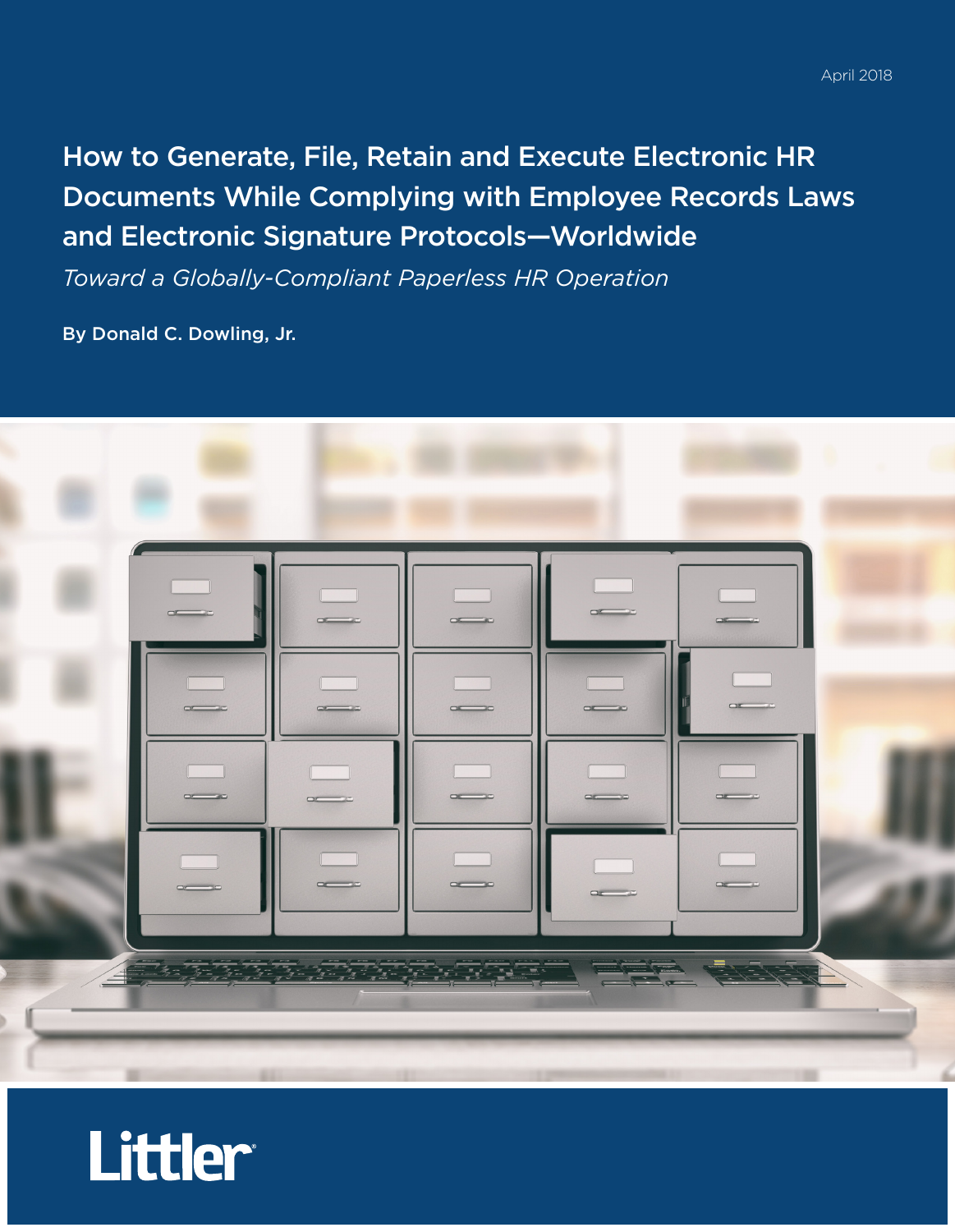Every minute of every workday, multinational employers rely on sophisticated HR information technologies to manage their global workforces. Laws worldwide regulate information technology, and so multinationals must comply, globally. Some laws regulating information technology expressly address the electronic tech context—for example, data security, data breach and data protection laws. These laws can be complex, but at least their application to electronic data processing is clear. These laws have been analyzed in detail in treaties, articles, conferences and webinars, for years. Separately, a different kind of law also regulates electronic recordkeeping, but in a way less understood in the electronic HR data context: old-school, legacy legal rules that predate the electronic era and that presuppose *hardcopy paper* documents. Our discussion here addresses how a multinational employer's electronic information systems can comply, worldwide, with old legal rules that presuppose HR documents on paper.

A multi-billion-dollar industry of tech-enabled workplace record systems has transformed the human resources profession. Employers now use cloud-based HR information systems, employee data platforms and electronic employment-records services. Today's tech-enabled workforce technology tools and cloud-based HR data platforms have rendered obsolete most old-school paper personnel files, printed employee handbooks, hard-copy HR policies and wet-ink-signed employee acknowledgements.

Multinationals' internal HR and Information Technology professionals have already migrated over to electronic—paperless—office technology. HR and IT have completely transformed how employers keep records on individual employees. Think of old-school versus tech-enabled job applications, background checking, timecards, vacation tracking, payroll, expense reimbursements, personnel files, performance evaluations, benefits enrollments (not to mention correspondence by emails and work documents on office technology platforms).

The migration from paper to electronic has revolutionized employers' broad-based communications to all employees and to subgroups—general workplace announcements, company newsletters, HR policies, benefits plan documents and everything you find on today's company intranets, as well as internal group emails. These days, employee handbooks and codes of conduct are less likely to be paper booklets than files on the company intranet.

This is all good. HR and IT teams feel no nostalgia for the era of paper personnel recordkeeping, paper HR-document archiving, paper HR communications, paper HR policies, and chasing employees down for signatures. So much paper, today, could shut down a contemporary HR department, and would make IT professionals obsolete. Imagine an office workday without email or computers—all the paper systems of a bygone era, today, would be cumbersome, even impossible to generate, archive, store and retrieve, not to mention environmentally unfriendly—*"think before you print."* Yes, modern HR information technology is vulnerable to data security threats, hacking, data breaches and data-protection-law violations. But if we converted back to mountains of paper HR records in place of today's electronic files, storing all that paper would also pose security and data-protection challenges.

But there is a legal piece here, and for multinationals, it is an *international* law issue. For multinational employers operating across borders, electronic HR recordkeeping raises significant international legal challenges that paper HR data systems do not. Again, these legal challenges fall into two categories: new laws expressly regulating electronic information technologies and old-school laws presupposing paper HR recordkeeping that do not fit the high-tech era. The first category of laws—new laws on electronic information technologies—includes laws on information security, data breaches and data protection/ privacy. These electronic-data laws are complex, but they have gotten lots of attention in recent decades and are thoroughly addressed elsewhere. But the second category of laws—legacy old-school legal rules that presuppose paper documents but still regulate today's electronic records systems—have gotten less attention. This issue is poorly understood in the cross-border HR recordkeeping context of multinationals' global HR information systems.

Our discussion here addresses how to comply with laws around the world that regulate HR documents but that presuppose *paper* records. These legacy laws remain common around the world, because generally the law is slow to change. In fact, many legal rules in many countries that regulate documents, government filings and signatures—including *HR* documents, filings with government *labor* agencies, and *employee* signatures—have roots that go back centuries, but still apply today.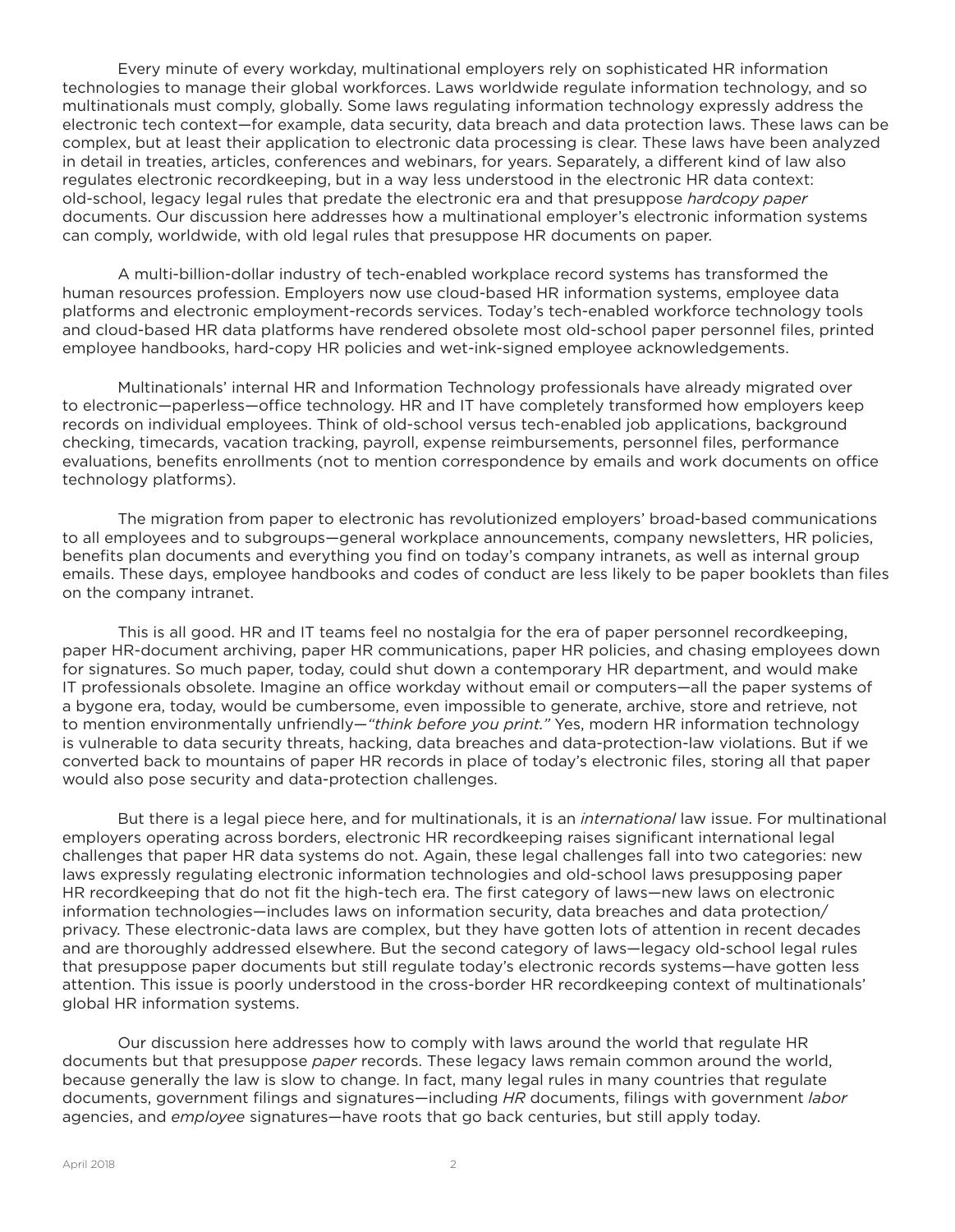It is said that even now, "[d]ecades after computers took over the office environment, the paperless human resources department remains an enticing goal—but those who pursue it incautiously may come to regret their haste."1 Multinational HR teams embracing complex and expensive electronic HR information systems face a vital legal compliance challenge: *Do multinational employers' high-tech electronic systems that generate, file, retain and execute today's HR documents worldwide comply with legacy HR document laws, around the world, that assume paper records?* Our focus here is on how a multinational employer's global HR and IT teams can set up electronic HR information platforms that generate, file, retain and execute employee records in a way that complies with document-law mandates worldwide. We focus on how a multinational can adopt worldwide, tech-enabled HR information technologies without violating old legal principles that predate technology and that assume employers print their HR documents on paper and sign them with wet ink. Our discussion breaks into three parts: (1) how to use electronic platforms to comply with HR-document-generation mandates and HR government-filing requirements worldwide; (2) how to retain and destroy electronic HR documents legally worldwide; and (3) how to collect enforceable employee electronic signatures worldwide.

## Part 1: How to Use Electronic Platforms to Comply with HR-Document-Generation Mandates and HR Government-Filing Requirements Worldwide

Jurisdictions around the world impose lots of laws that require employers to generate specific types of HR documents. We might call these laws "HR-document-generation mandates." Some examples:

- *Employment contracts and statements of employment particulars*: China, Mexico and many other countries require employers issue written employment contracts. The entire European Union requires employers to give workers "one or more…*written* documents" spelling out 10 "essential aspects of the…employment relationship."2 In the U.K., this mandatory written "statement of initial employment particulars" must spell out a list of topics including "the scale or rate of remuneration or the method of calculating remuneration," "any terms and conditions relating to hours of work (including any terms and conditions relating to normal working hours)," and "the length of notice which the employee is obliged to give and entitled to receive to terminate his contract of employment."<sup>3</sup>
- *Payroll documents*: Tax and employment laws in most countries have the effect of requiring employers to generate certain payroll records. Further, in England, all employees have a right to a "*written* itemised pay statement,"4 and Brazil imposes a similar requirement. The U.A.E. requires employers of over 14 workers to maintain a written "remuneration register."<sup>5</sup> Costa Rica requires employers of 10 or more workers to generate a "Book of Salaries" that bears a "seal" from the Ministry of Work and Social Security Office of Salaries.<sup>6</sup>
- *Personnel files*: Some countries require employers to generate personnel files—the UAE, for example, requires an employer of over four workers to maintain personnel files.<sup>7</sup>
- *Health and safety records*: Worldwide, workplace health and safety laws require employers to generate lots of arcane workplace safety records. As one random example, Canada requires an "employer" with an "HVAC syste[m]" to "keep a record of the information required by section A-2.3.5.2 of Appendix A of the [Canadian] National Building Code and make the record readily available."8

<sup>1</sup> Bloomberg BNA *Privacy & Security Law Report*, vol. 12 no. 45, "Special Report," Nov. 18, 2013 (punctuation edited).

<sup>2</sup> EU Directive 91/533/EEC (Oct. 14, 1991), at arts. 2(1);3(1)(c) (emphasis added). The list of ten "essential aspects of the…employment relationship" appears at art. 2(2).

<sup>3</sup> UK Employment Rights Act 1996, art. 1(4); the other requirements as to these "written statements" appear at arts. 1-7B.

<sup>4</sup> UK Employment Rights Act 1996, art. 8(1) (emphasis added); art. 8(2) details what this "written…pay statement" must address.

<sup>5</sup> U.A.E. Federal Law no. 8 of 1980, at art. 54.

<sup>6</sup> Costa Rica Labor Code *as revised by* law 9343 effective July 25, 2017, art. 176.

<sup>7</sup> U.A.E. Federal Law no. 8 of 1980, art. 53.

<sup>8</sup> Canada Occupational Health and Safety Regulations (SOR/86-304), Div. III, art. 2.23(1).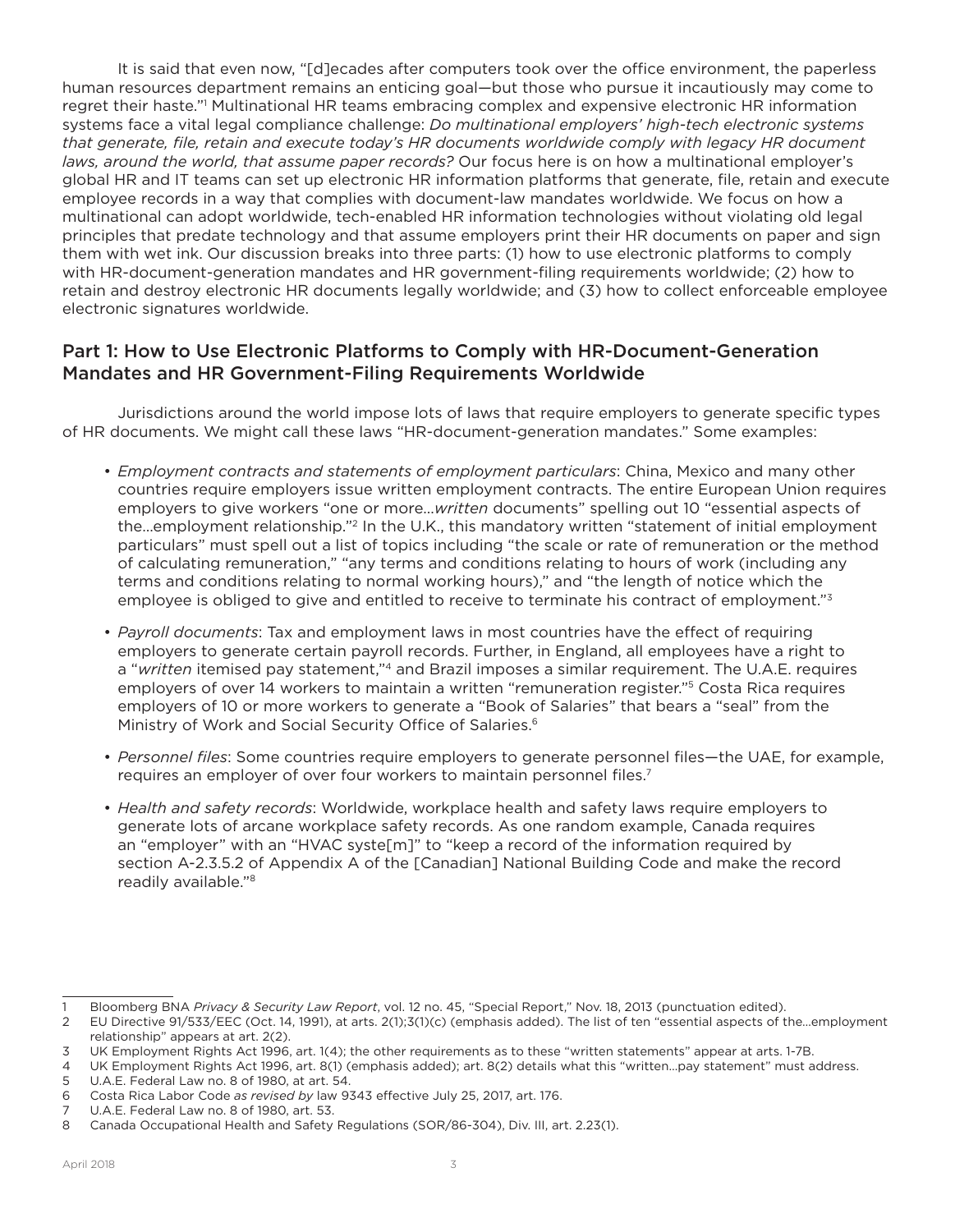• *Work rules and HR policies*: Laws in Costa Rica,<sup>9</sup> France, Japan, Korea and other countries require employers to generate written lists of work rules. Laws in Chile, Costa Rica, India, Japan and elsewhere require employers to issue written sex harassment policies.<sup>10</sup> U.K. law all but requires employers to issue written "disciplinary rules applicable to…employees" and "procedure[s] applicable to the taking of disciplinary decisions relating to...employee[s]."<sup>11</sup>

These are just a few examples of the countless laws around the world that require employers to generate specific HR documents. For our purposes, all the various HR-document-generation mandate laws in the world raise a basic electronic-HR information system question: *Can an employer comply by producing otherwise-compliant electronic—rather than paper—records? If not, can an employer electronically image a required paper record and then destroy the paper original?12*

Good news: Generally the answer is "yes." Usually, electronic or imaged records do comply, as long as the local HR-document-generation mandate law at issue does not specify that the required record be on paper. And that exception is rare; HR document generation mandating laws rarely say the mandatory HR document must be printed on paper. So usually an employer can plausibly take the position that the law accommodates generating and retaining only an electronic version of the required document.<sup>13</sup> For example, we mentioned that the U.K. requires employers to issue mandatory written "statements of initial employment particulars" spelling out a long list of topics.<sup>14</sup> An electronic-only version of that "statement" should complyafter all, the electronic version is *written*, just not written on paper.

Of course, any employer that will generate and retain legally-required HR documents *only* electronically should be sure each electronic document is complete and is in a format that can be printed if necessary.<sup>15</sup>

Still, sometimes this issue is not so clear. Sometimes a particular HR-document-generation mandate law leaves the paper-versus-electronic issue unclear. For example, we mentioned that Costa Rica requires employers to generate a "Book of Salaries" that bears a "seal" from the Ministry of Work and Social Security Office of Salaries.<sup>16</sup> Whether this "seal" can affix to an electronic "Book" is a question of Costa Rican administrative procedure law. This particular law presupposes paper records and may not accommodate electronic-only versions.

This example of the Costa Rica government seal requirement raises the related issue of laws that require employer *filings with government agencies*. Jurisdictions worldwide require filing certain HR documents with various government offices. Almost universally, for example, employers must file payroll records with tax and social security agencies. Many jurisdictions require submitting some workplace accident reports to government safety authorities. In the United States, an employer "order[ing] a plant closing or mass layoff" must "serv[e] *written* notice…to the State or entity designated by the State,"17 and the EU Collective Redundancies directive imposes an even broader government-reporting obligation regarding lay-offs. European data protection authorities, particularly the one in France, require employer filings about HR data processing. Across Latin America, employers must file all sorts of HR records with various agencies. Costa Rica requires filing a copy of each worker's employment contract with the Costa Rican Ministry of Work and Social Security, Office of Employment.<sup>18</sup> An employer must "send" that Ministry, every January and June, a detailed headcount report.<sup>19</sup> Employers in Guatemala must file employment agreements with Guatemala's General Directorate of Labor within 15 days of execution. Employers in Mexico seeking binding employment releases must get the releases executed at a Mexican labor agency.

<sup>9</sup> Costa Rica Labor Code as revised by law 9343 effective July 25, 2017, art. 66 et seq.

<sup>10</sup> Chile Law No. 20,607, Aug. 8, 2012, *Diario Oficial*; Japan Equal Employment Opportunity Law of 1986 art. 11; Costa Rica law *Contra el Hostigamiento Sexual en el Empleo y la Docencia, La Gaceta*, 3 Mar. 1995, num. 45, pages 1-2.

<sup>11</sup> UK Employment Rights Act 1996, art. 3(1)(a), (aa).

<sup>12</sup> Obviously an employer would comply with an HR paper-document mandate if it made an electronic image of a paper record and also retained and archived the paper hardcopy. So our question here is imaging *and then destroying* the hardcopy.

<sup>13</sup> Again, our issue here is generating and retaining these documents *only* electronically—the issue drops away if an employer makes an electronic duplicate while also archiving a paper original.

<sup>14</sup> UK Employment Rights Act 1996, arts. 1-7B.

<sup>15</sup> Again, our issue here is generating and retaining these documents *only* electronically—the issue drops away if an employer makes an electronic duplicate while also archiving a paper original.

<sup>16</sup> Costa Rica Labor Code *as revised by* law 9343 effective July 25, 2017, art. 176.

<sup>17</sup> W.A.R.N. Act, 29 U.S.C. § 2102(a)(2)(emphasis added).

<sup>18</sup> Costa Rica Labor Code as revised by law 9343 effective July 25, 2017, art. 23.

<sup>19</sup> *Id.* at art. 69(a).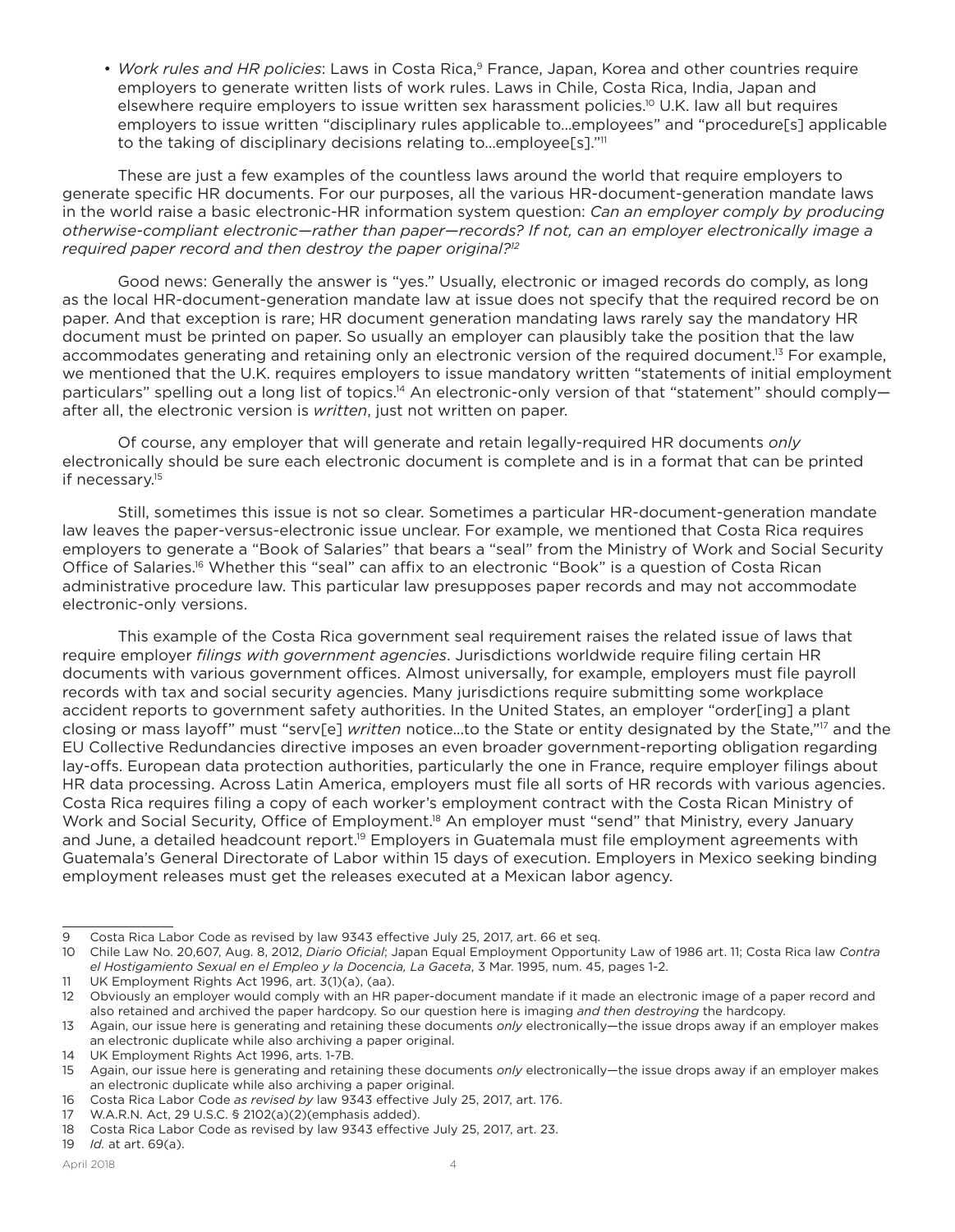For our purposes, all the many HR-document government-filing requirements in the world raise a basic electronic-HR question: *Can an employer comply with local government-filing mandates by generating and retaining otherwise-compliant electronic—rather than paper—HR records?*20 Good news: The answer is always "yes"—if, that is, the agency accepts electronic filings, as is increasingly common. For example, in most countries employers and their payroll providers routinely submit electronic payroll data to government tax and social security agencies. As to those Luddite government bureaucracies around the world that still insist on paper filings, obviously employers must generate paper records (perhaps a paper print-out of an electronic document) and file paper with the agency. But the employer usually can simply turn over the hardcopy or print-out to the agency, retaining only an electronic version or image in the employer's records. The agency, not the employer, wrestles with the paper going forward.

That said, there are exceptions. Costa Rica, for example, requires employers to execute employment contracts in *triplicate*: "one for each party and one the employer delivers to the Office of Employment of the Ministry of Work and Social Security."<sup>21</sup> It is recommended that employers in Costa Rica and beyond retain hardcopy original wet-ink-signed employment agreements.

## Part 2: How to Retain and Destroy Electronic HR Documents Legally Worldwide

In addressing how a multinational's global HR and IT teams can use paperless HR information technologies to comply with pre-technology legal doctrines worldwide, we began by addressing how laws that require employers to generate and file (with government agencies) HR documents apply to electronic records. We turn now to the next issue, retaining and destroying electronic versions of HR documents: *How can a multinational employer promulgate a legally-compliant policy or protocol on electronic HR document retention and purging?*

The United States imposes many dozens of federal, state and local HR document retention statutes that in effect command *"thou shalt retain certain HR documents for at least so long."* Accordingly, the American Society for Human Resources Management has issued a sample HR "Recordkeeping Policy" setting out a detailed schedule of specific minimum "retention periods for terminated employees' and applicants' records."<sup>22</sup> SHRM's HR document retention schedule dictates, for example: "[c]ompensation, job history and timekeeping records: 4 years after termination"; "FMLA and USERRA and related leave records: 3 years after termination"; [p]erformance appraisal and disciplinary action records: 4 years after termination"—and goes on to set out many other similarly-specific retention periods.

In the United States, after a statutory HR document retention period runs, the employer can usually keep the document even longer. Hanging on to an HR record beyond the "hold-by" date, in the United States, tends to be a matter of employer choice, or HR-record housekeeping and litigation strategy, not legal compliance per se. In the United States, an employer is usually free to retain or destroy no-longer-regulated HR records, as it sees fit. The employer usually can, if it wants to, retain HR documents infinitely. Even the U.S. HIPAA rule on "disposal" of "protected health information" merely requires implementing some policy addressing the "final disposition" of "protected health information"—that HIPAA rule does not affirmatively require that "protected health information" ever actually be "finally dispos[ed]."<sup>23</sup>

Because purging takes effort and because proactively purging records might lead to destroying information still important, many American employers tend to hang onto HR records long after they need to—although there are American employers that proactively destroy HR records after statutory retention periods run. But surely, few American employers destroy every copy of every HR record on the day after same applicable statutory retention period runs. In the United States, extra retention tends not to present compliance problems. Therefore, when American companies establish internal protocols to comply with document-retention laws, they tend to refer to the issue just as "records retention." Under law in the United States, the focus is indeed on retention, not purging.

<sup>20</sup> Again, our issue here is generating and retaining these documents *only* electronically—the issue drops away if an employer makes an electronic duplicate while also archiving a paper original.

<sup>21</sup> Costa Rica Labor Code *as revised by* law 9343 effective July 25, 2017, art. 23.

<sup>22</sup> SHRM Recordkeeping Policy: Record Maintenance, Retention and Destruction, *available at* https://www.shrm.org/ resourcesandtools/tools-and-samples/policies/pages/cms\_017186.aspx.

<sup>23</sup> 45 C.F.R § 164.310(d)(2)(i). Our discussion here does not address specific HIPAA mandates as to medical records or FCRA mandates as to credit records.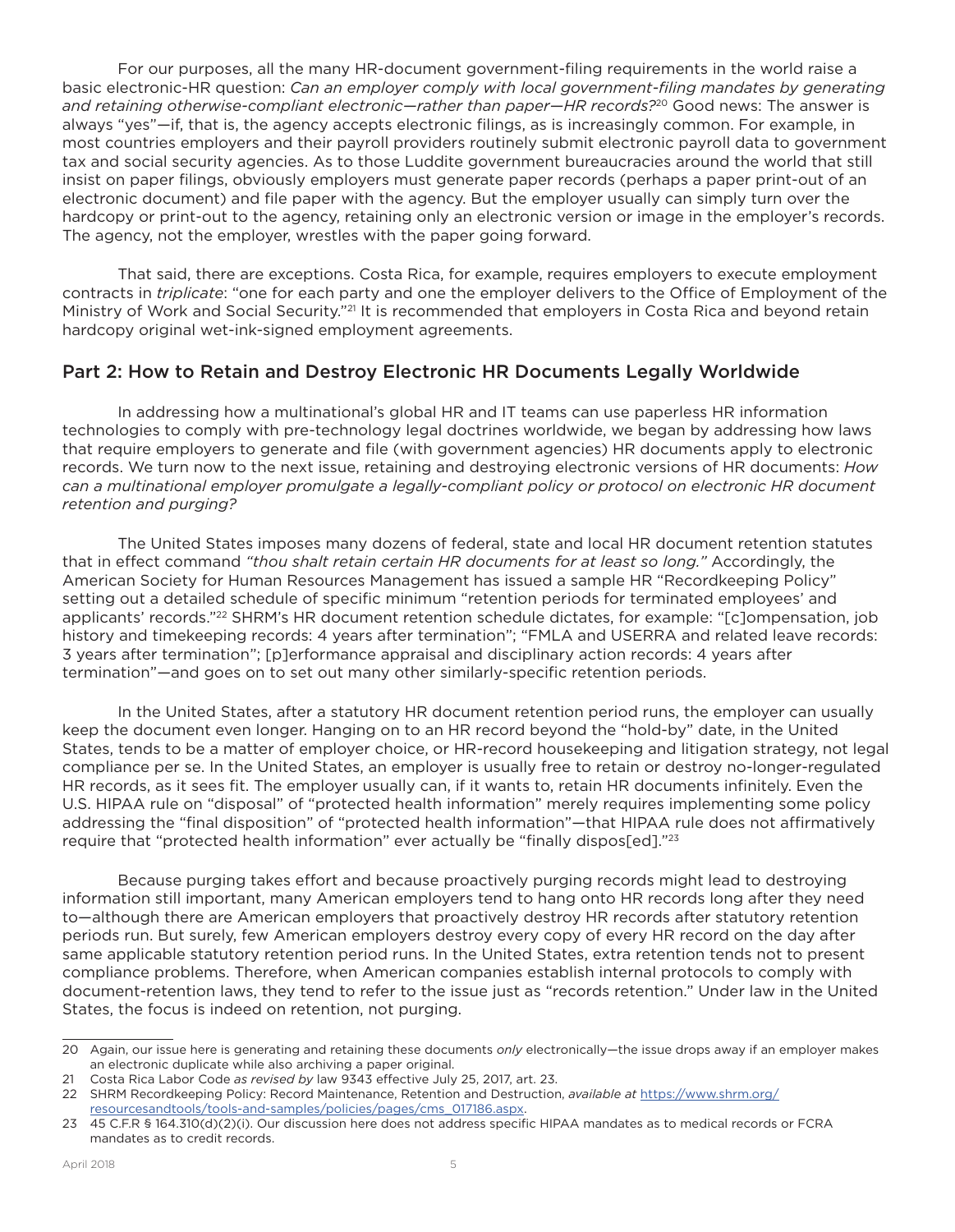By contrast, in the European Union and in Argentina, Canada, Hong Kong, Japan, Mexico, Philippines, Singapore, South Africa, South Korea, Uruguay and many countries outside the United States, omnibus data protection laws<sup>24</sup> impose affirmative document destruction or purging requirements. These laws make *retaining* certain records illegal. While American-style document retention laws impose minimum retain-by dates, these European-style document destruction or purging mandates are polar opposites that in theory impose maximum *destroy-by* dates. Conceptually, this is the difference between saying *"here's \$1,000; I'm giving it to you on the condition that you may not spend it before next Monday"* (retention), versus saying *"here's \$1,000—I'm giving it to you on the condition that you must go out and spend it all before next Monday"* (purging).

Omnibus data protection laws require proactively destroying or purging records as soon as they become obsolete. In effect, these laws tell "data controllers," including employers: *"thou shalt destroy certain HR records (after a certain point)."* Employers subject to these laws break the law if they keep a stray HR record even a day longer than necessary (albeit enforcement on this point is not rigorous). The effect is that in these countries, data protection laws force employers to spend time and resources regularly wading into their HR intranets and proactively destroying—purging—obsolete records about employees, applicants and former staffers.

But these data destruction/purging mandates tend not to impose concrete schedules or fixed destruction (purging) periods denominated in months or years. And so these laws leave employers on their own to pinpoint what day a given HR record becomes obsolete. The European Union General Data Protection Directive prohibits "stor[ing]"—retaining—personal (hence, employee, applicant and ex-employee) data after the "specified, explicit and legitimate purposes" for keeping the data fall away<sup>25</sup> (law in other omnibus data law countries is similar). This means employers in omnibus data protection law countries can legally retain HR documents only as long as the original "specified, explicit [or] legitimate purpos[e]" for keeping a given record remains valid. For example, under these laws, an employer is free to retain *this year's* employee attendance and expense-reimbursement records (for "specified, explicit and legitimate" payroll, attendance-policy and expense-reimbursement purposes)—but the employer must proactively go in and destroy or purge *last year's* attendance and expense-reimbursement records (assuming no "specified, explicit and legitimate purpose" remains for retaining year-old records).

One effect of these purging mandates is that any HR document an employer retains and does not purge needs a "specified, explicit and legitimate purpose." And so a strong recommendation is for employers to articulate this "purpose" for all classes of documents retained on file.

Having said that document retention mandates and document destruction/purging mandates are polar opposites, these laws almost never conflict as to any given personnel record. As to any given record, a document retention law trumps a document destruction mandate because a record still subject to a retention mandate has a "specified, explicit and legitimate" reason for being retained. Still, these two polar-opposite kinds of HR record laws raise practical compliance challenges, as one kind of law requires an employer proactively to retain certain HR documents while the other kind of law requires that same employer proactivity to go in and purge *other* HR documents.

Hence our question: *How can a multinational employer propagate a legally-compliant policy or protocol on electronic HR document retention and purging?* The answer is for the organization's HR and IT teams to collaborate on designing a global "recordkeeping policy" or protocol accounting for individualcountry retention and destruction/purging requirements. It has been said that "[o]ganizations working in multiple countries will need to tailor individual records programs for each country to ensure compliance with local laws. In this case, one size does not fit all."<sup>26</sup> To craft a global individual records program that accounts for both document retention laws and document destruction/purging requirements internationally, factor in eight issues:

<sup>24</sup> "Omnibus data protection laws" are laws that regulate all personal data, including employee data (except that Australia's omnibus data protection law excepts "employee records"). We can divide the world into two groups of countries—those that impose omnibus data protection laws (examples are listed above), and those that do not (examples include Brazil, the United States, most of Africa and the Caribbean, much of the Middle East, and arguably China).

<sup>25</sup> GDP Regulation (EU) 2016/79 (Apr. 2016), at arts. 4(2)("processing" includes "storage"); 5(1)(b). Separately, the GDPR requires deleting certain HR data when an applicant, employee or ex-employee requests "the erasure of personal data concerning him or her." GDPR art. 17(1).

<sup>26</sup> SHRM Toolkit, "Complying with Workplace Records and Reporting Requirements," Dec. 4, 2017, *available at* https://www.shrm.org/ resourcesandtools/tools-and-samples/toolkits/pages/recordsandreportingrequirements.aspx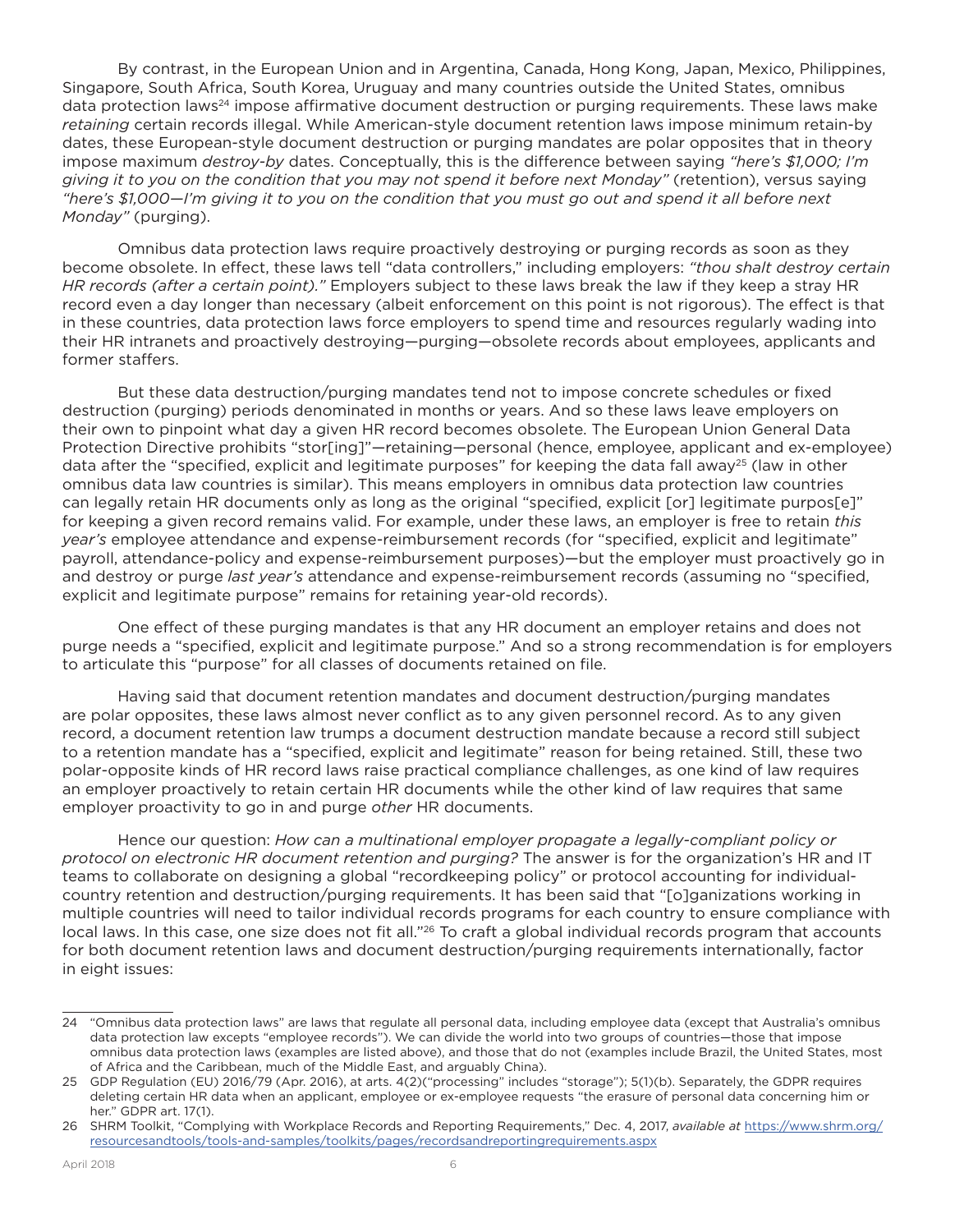- 1. *Isolate payroll records from the policy or protocol.* Tax laws and accounting standards in almost all countries impose specific rules that require retaining tax and payroll records for fixed periods. In Spain, as one example, tax law requires retaining wage and benefits records for four years<sup>27</sup> and social security records five years.<sup>28</sup> Major employers' accounting, audit and payroll teams tend to have, already in place, solid practices for retaining payroll records in compliance with applicable tax laws and accounting standards. One reason why employers engage outside payroll providers is to preserve payroll data in compliance with local law. To craft a streamlined global HR policy or protocol on electronic HR document retention and purging, ideally the policy or protocol will isolate payroll records—carve them out, distinguish them, or address them separately. As possible, keep a global HR document retention and purging policy free of granular tax and payroll accounting provisions. The policy will define "HR records," of course. That definition, or a separate section on payroll records, could carve out *payroll* documentation, saying that the organization's internal accounting, tax or payroll protocols are separate.
- 2. *Inventory local (American-style) HR document retention mandates across all affected countries:* Payroll records aside, flush out every (American-style) HR document retention mandate in every country where the multinational employs staff—that is, find each local law that requires employers to retain specific categories of personnel records for some set minimum period of months or years. Fortunately, there might not be much to research here: American-style HR document retention laws can be rare outside the United States, particularly outside common law jurisdictions.
	- Spain example. In Spain, as one example, local law seems not to impose American-style HR document retention mandates. Again, payroll records are an exception, and there are some other obscure exceptions, too. But in Spain, the few exceptions are so arcane that they are "exceptions that prove the rule." Specifically, Spain's HR document retention laws (beyond payroll) are just a few obscure European Union workplace health and safety document-retention mandates, so narrow that they do not reach many or most employers. The EU requires:
		- » retain work-time records of employees "performing mobile road transport activities" for two years $29$
		- » "keep a list of workers exposed to group 3 and/or group 4 biological agents"<sup>30</sup> and keep certain other records on hazardous substances in the workplace<sup>31</sup> for 10 years
		- » retain records on workplace exposure to carcinogens $^{32}$  and asbestos for 40 years $^{33}$

Someone knowledgeable will be able to research whether any (American-style) HR document retention mandates apply in any given country, quickly and cheaply. Of course, researching these laws across dozens of countries simultaneously takes longer and is more expensive. In designing a global recordkeeping policy or protocol, either include in the policy document itself an appendix that lists any applicable local-country document-retention mandates, or else have the policy require local HR and IT teams to identify those mandates.

- 3. *Inventory the statutes of limitations that apply to employment claims in each jurisdiction at issue.* Understand the statutes of limitations and "look-back periods"34 in each affected jurisdiction as to administrative employment claims, harassment/bullying claims, discrimination claims, workplace injury claims, health-and-safety claims, claims involving pay, benefits and payroll—and of course dismissal claims.
	- Spain example. In Spain, for example, the statute of limitations for an employment claim is three years,<sup>35</sup> and for a breach-of-contract claim is 20 years.<sup>36</sup>
- 27 Spain Royal Decree 5/2000 (Aug. 2000), at art. 21(1).
- 28 Spain Royal Decree 84/1996 (Jan. 1996), at art. 52.

- 30 EU Dir. 90/679/EEC (Sep. 2000) at art. 11(2).
- 31 EU Dir. 1907/2006 (Dec. 2006) at art. 36(1).
- 32 EU Dir. 2004/37/EC (Apr. 2004) at art. 15(1).
- 33 EU Dir. 2009/148/EC (Nov. 2009), at art. 19(3).
- 34 A "look-back" period is the statutory period within which a court will assess damages for an ongoing violation of a timely-filed claim.
- 35 Spain Royal Legislative Decree 1/1995 (Mar. 1995), at art. 60.
- 36 Spain Civil Code (July 1889, as amended), at art. 1964.

<sup>29</sup> EU Dir. 2002/15/EC (Mar. 2002), at art. 9(b).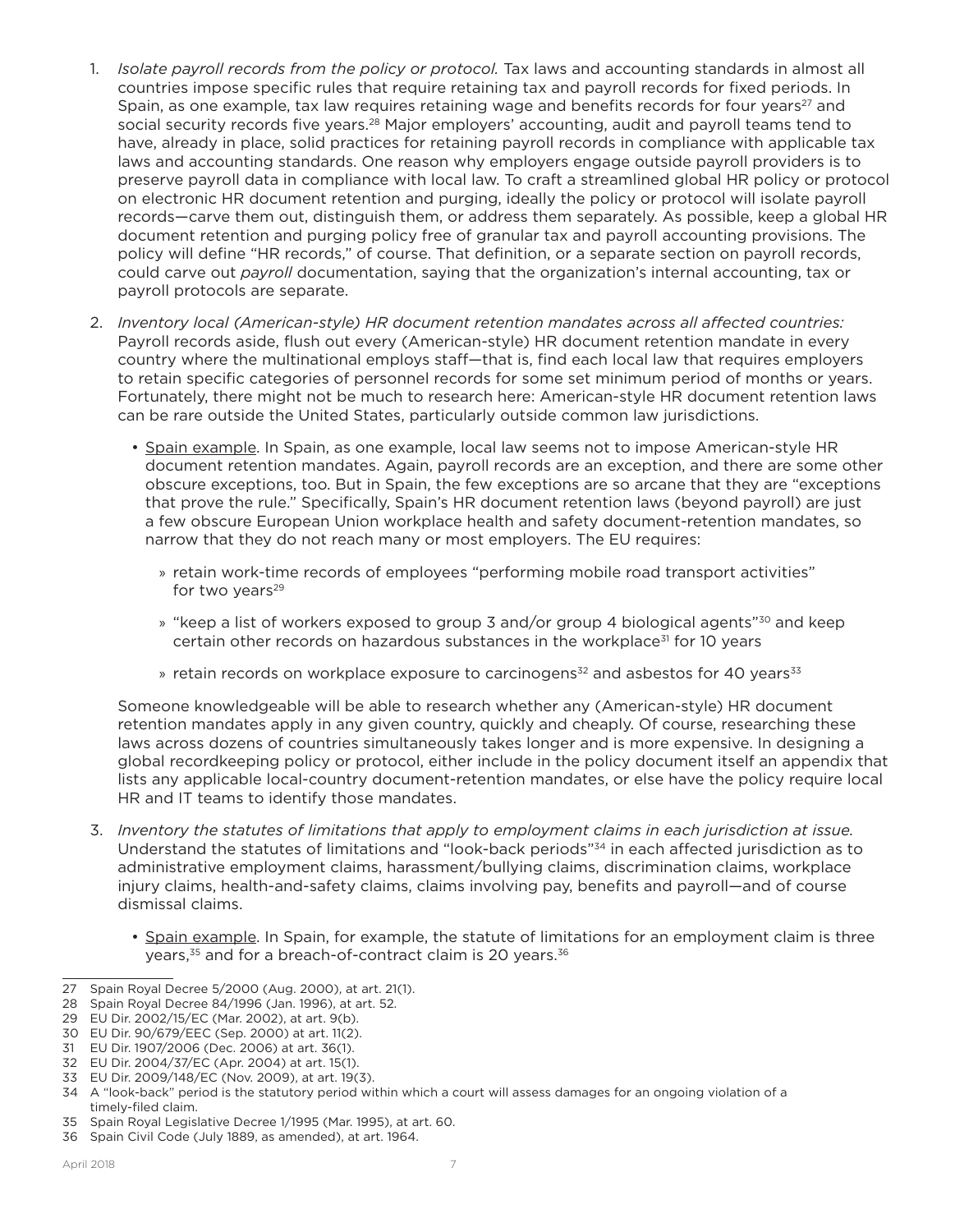Someone knowledgeable will be able to research HR-context statutes of limitations in any given jurisdiction, quickly and cheaply. Of course, researching these statutes across dozens of countries simultaneously takes longer and is more expensive. In designing the global recordkeeping policy or protocol, either include in the policy document itself an appendix that lists applicable statutes of limitations and lookback periods, or else have the policy require local HR and IT teams identify them.

4. *Inventory local data destruction/purging mandates across all affected countries:* Flush out every (European-style) document destruction or purging mandate in every country where the multinational employs staff. In large part this just means identifying which of a multinational's relevant countries impose omnibus data protection laws. (As mentioned, document purging mandates tend to arise under omnibus data protection laws and tend to require destroying records after they become obsolete, without imposing specific "destroy-by" timetables denominated in months or years.) Researching whether a given county imposes an omnibus data protection law is easy and cheap.

That said, there are some European rules that require or advise employers to destroy certain records on workplace surveillance, internal investigations and whistleblower hotlines within very short "destroy-by" deadlines of just a month or so. One non-binding advisory opinion of a European Union data protection agency says: "Personal data processed by a whistleblowing [hotline] scheme should be *deleted, promptly, and usually within two months* of completion of the investigation of the facts alleged in the report."<sup>37</sup> Spanish law requires destroying workplace video and audio surveillance recordings within one month.<sup>38</sup>

Someone knowledgeable will be able to research specific document destruction/purging mandates in any given country quickly and cheaply. In designing the global recordkeeping policy or protocol, ideally include in the policy document itself a break-out that identifies those countries that impose general destruction/purging mandates. And in the EU, the policy should address applicants, employees and ex-employees requesting "erasure" of HR data under the GDPR article 17 "right to be forgotten."

5. *Draft a provision requiring local HR in each country to retain HR documents in that country for at least set minimum periods*. Having done this research, establish in the policy or protocol itself, or perhaps as an appendix broken out by country, the minimum retention ("save until") period—denominated in months or years—for each category of HR document that the organization processes. Be sure these retention periods address the tough categories: emails, internal investigation files and records of whistleblower hotline calls. And be sure to address retention during litigation holds and under "document retention notices" in the litigation and internal-investigation context. Also, address the mechanics of retaining both paper and electronic documents.

Each specific minimum retention period should account for the organization's own business needs and good-HR-record-housekeeping needs, but should:

- meet any applicable (American-style) statutory retention periods (again, there may not be many of these, in many countries.
- require retaining documents for at least the statute of limitations period for claims that might be expected to involve specific HR documents
- 6. *Draft a provision requiring that local HR, in each county, affirmatively destroy or purge HR documents in that country after set maximum periods.* As mentioned, minimum document retention or "save until" periods (point #5, above) are the polar opposite of destruction/purging, maximum "destroyby," periods. Having set out retention periods (#5, above), separately the policy should also set "destroy-by" periods denominated in months or years for each category of HR documents retained. Obviously the policy's "destroy-by" date for a given document must equal or exceed the minimum retention period. Be sure these destroy-by periods address the tough categories of emails, internal investigation files and records of whistleblower hotline calls. Each "destroy-by" period should account for the organization's own business needs and good-HR-record-housekeeping needs, but should:

<sup>37</sup> EU Article 29 Working Party Opinion 1/2006 (Feb. 2006), 00195/06/EN, WP 117, at sec. v. ¶ 2 (pg. 12) (emphasis added).

<sup>38</sup> Spain Instruction 1/2006 (Nov. 2006), at art. 6; Spain Instruction 1/1996 (Mer. 1996) at art. 5.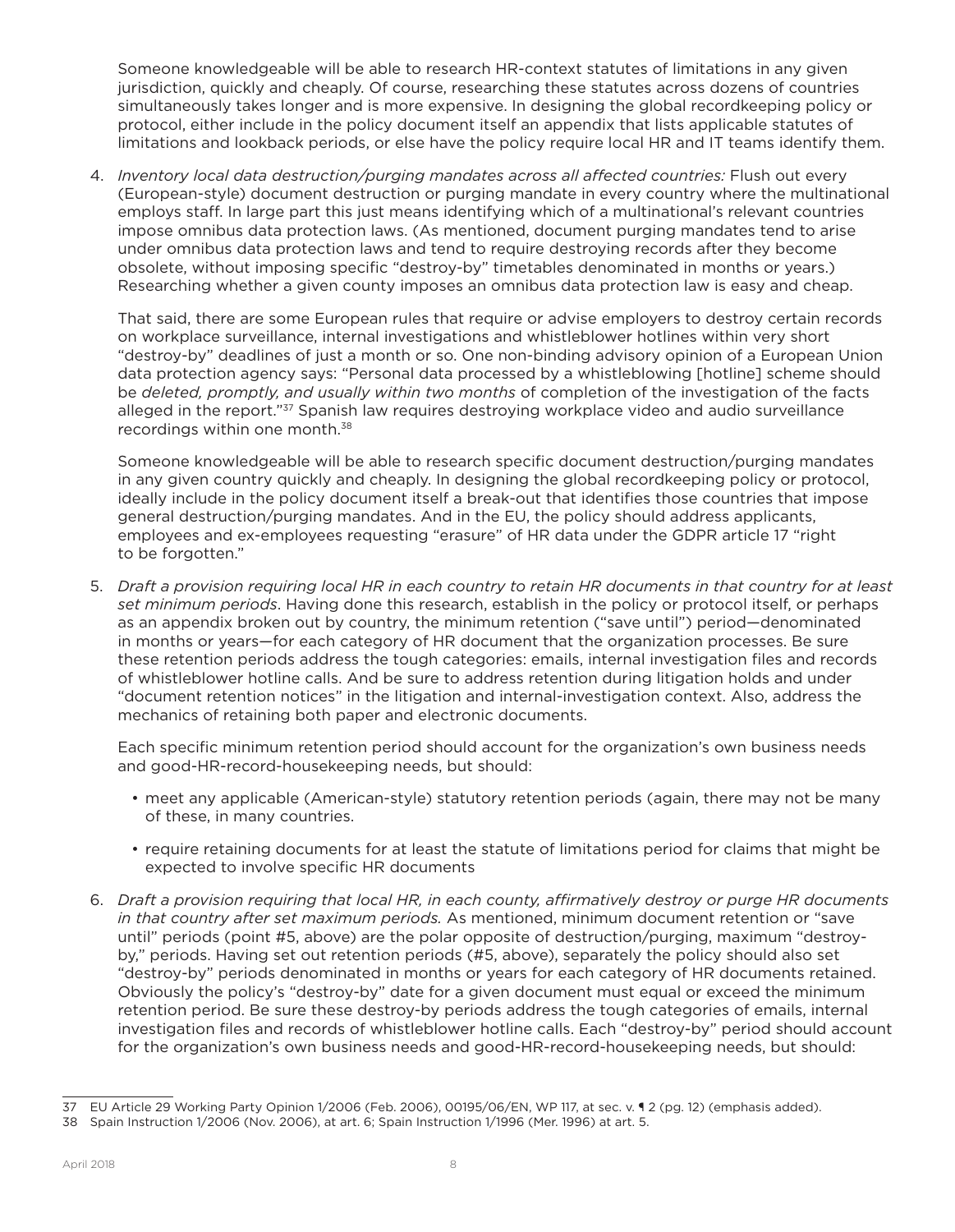- comply with any statutory destruction/purging periods (remember, statutory destruction/purging periods tend to exist mostly under omnibus data protection laws and tend not to set specific months-or-years deadlines for destruction/purging)
- fall after any applicable (American-style) statutory retention periods—again, there may not be many of these, in many countries
- make an exception for litigation holds and "document retention notices" in the litigation and internal-investigation context—but then should say when to destroy documents after litigation holds and "document retention notices" come off
- address the mechanics of destroying/purging both paper and electronic documents
- 7. *Articulate in the policy a clear business case for retaining documents up through the day before the policy's destruction/purging dates.* The policy document must forcefully make the case for keeping documents through the day before the policy's destroy/purge date, because if any employee or data protection authority later argues the employer retained HR data too long, beyond a destroy/purge period under local data protection law, the defense to that charge will be pointing to the policyarticulated business case for retaining documents up to the retention date, and arguing the policy itself sets out a "specified, explicit and legitimate purpose" for retaining the documents up to the destruction or purging date.
- 8. *Implement and enforce the policy worldwide.* Be sure local overseas management ratifies and imposes the HR document retention and destruction policy on the overseas (local) workforces. As necessary, verify that overseas local HR and IT teams fill in or supplement any local-jurisdictionspecific retention and destruction/purging periods in the policy or its appendices.

Then, enforce the policy. Non-compliance will be dangerous: If overseas operations fail to destroy or purge records as the policy requires, then—if a challenge arises later as to premature data deletion or overlong data retention—the very existence of the policy will compromise the employer's legal position. Not issuing a document-retention and purging policy at all would be better than issuing it but then not complying.

### Part 3: How to Collect Enforceable Employee Electronic Signatures Worldwide

In addressing how a multinational's global HR and IT teams can use today's HR information technologies to comply with pre-technology legal doctrines worldwide, we discussed generating/filing electronic versions of HR documents and retaining/destroying electronic versions of HR documents. We turn now to our final sub-issue: collecting enforceable employee signatures using electronic technologies rather than wet ink signatures on paper.

Employees used to have to sign lots of routine workplace papers with a wet-ink pen—backgroundcheck records-release authorizations, job applications, offer letters, payroll registrations, tax/social security forms, employment agreements/amendments, restrictive covenants, invention assignments, non-disclosure agreements, immigration documents, benefit-plan enrollments, time cards, safety logs, training attendance records, job-change and transfer notices, expatriate assignment agreements, performance reviews, benefits and equity/compensation plan enrollments (and grants), expense reimbursement forms, employee acknowledgements (of handbooks, codes of conducts, work rules, whistleblower hotlines), data privacy consents, and severance releases. These days, of course, all these records still exist. The difference is that now, onboarding new hires and existing staff can show their assent to workplace records without using a pen. According to the *New York Times*, "[t]he signature, a centuries-old way of verifying identity, is rapidly going extinct.<sup>39</sup> To sign onto workplace agreements, acknowledgements and forms, employees these days simply click "I agree" on online tools and intranet forms, or use an intranet portal, or send a text or email message. And these days, even where applicants and employees *do* use a pen and sign a piece of paper, the employer may image the document and destroy the paper original.<sup>40</sup>

<sup>39</sup> Stacy Cowley, "Credit Card Signatures Are About to Become Extict in the U.S.," New York Times, April 8, 2018.

<sup>40</sup> Obviously an employer would not raise electronic-signature-law issues if it made an electronic image of a paper-signed record and also retained and archived the paper hardcopy. So our question here is imaging *and then destroying* the wet-ink-signed hardcopy.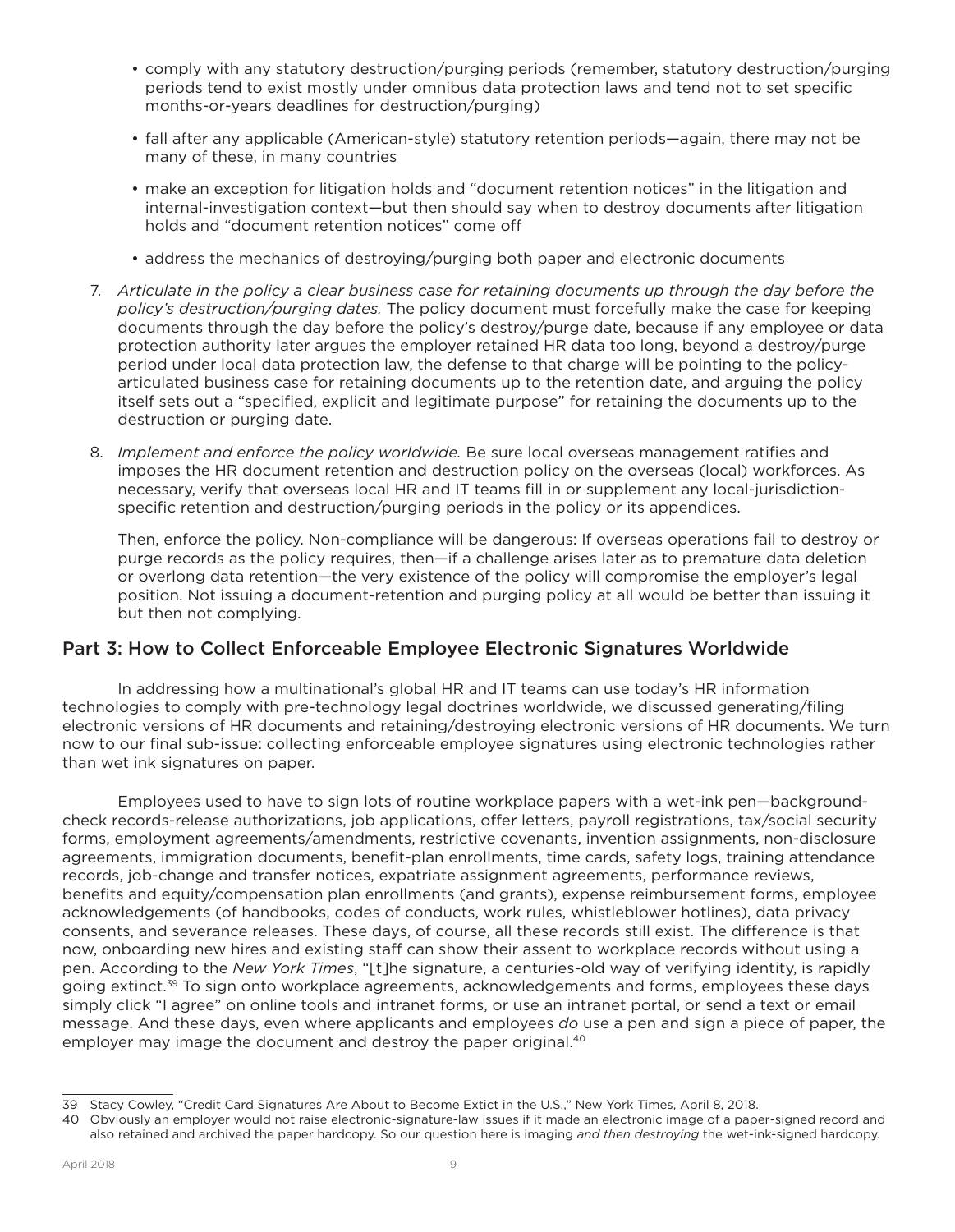But electronic assents raise proof problems. Laws presupposing the signing of documents in wet ink are entrenched, and do not always accommodate electronic assents. It has been said that "electronic signatures are easier to forge and harder to authenticate than handwritten signatures."41 Imagine a hypothetical boss, in any country, who just fired two employees for violating the conflicts-of-interests provision in organization's code of conduct. Imagine both employees claim they were wrongly dismissed because they had never been given the code in the first place. If these two employees' disputes end up in a local court, the employer will want to prove the employees got the code (after all, conflicts of interests are not per se illegal). Imagine Employee #1, hired first, had signed a hardcopy code of conduct acknowledgement in wet ink agreeing to abide by the code, which the employer duly filed away for safekeeping. Imagine Employee #2, hired later, must have at some point clicked "I Agree" to an electronic code of conduct acknowledgement—the organization's Information Technology department insists that all employees who onboarded since employee #2's hire date were supposed to click past a code of conduct acknowledgement screen to sign onto the company intranet system. We do not need a formal legal opinion (indeed, we do not even have to say which country this hypothetical is arising in) to understand that this employer has a far stronger case holding Employee #1 to the code of conduct acknowledgement than Employee #2.

The practical question, of course, is how to make employment-context electronic signatures enforceable: *How can an employer use its intranet and electronic HR information tools to collect enforceable employee signatures around the world without resorting to wet ink and paper archiving?* To answer this, we must draw two key distinctions: (1) wanting a memorialized employee assent versus needing a commerciallybinding employee document execution; and (2) simple/permissive/minimalist employee assent law versus advanced/mandatory/digital employee execution law.

*Distinction # 1: Wanting a memorialized employee assent versus needing a commercially-binding employee execution.* In HR and employment law practice, professionals—HR experts and lawyers alike often speak loosely of "employee signatures." But in employment relations, "employee signature" can mean very different things, depending on context. Broadly, we can divide the workplace scenarios where an employer asks an employee to "sign" some document into two different scenarios: situations where the employer merely wants to memorialize an employee's assent, versus situations where the employer needs a commercially-binding employee document execution.

- *Memorialized employee assent*: Usually when a request for an "employee signature" arises in the workplace, the employer merely wants some way to memorialize that the employee assents to, or requests, something. Examples:
	- » acknowledgement of an employee handbook, HR policy or code of conduct
	- » submission of a time card, vacation request or paid-time-off request
	- » sign-on to a training-attendance record
	- » submission of an expense-reimbursement request
	- » consent to a job change or transfer
	- » sign-up for a benefits program or Employee Assistance Program
	- » sign-off on a performance evaluation

In these scenarios, the employer is wise to collect proof of the employee's assent or request: If a question comes up later; the employer, prudently, has positioned itself to be able to demonstrate that, at some point in the past, the employee actually did agree to or request something. (Consider our hypothetical of the employer dismissing staff for violating a code of conduct, where the employees claim never to have gotten a copy of the code.)

<sup>41</sup> SHRM Legal & Regulatory Report: *What Is an Electronic Signature and How Is It Used by HR Professionals?*, 6/1/2011.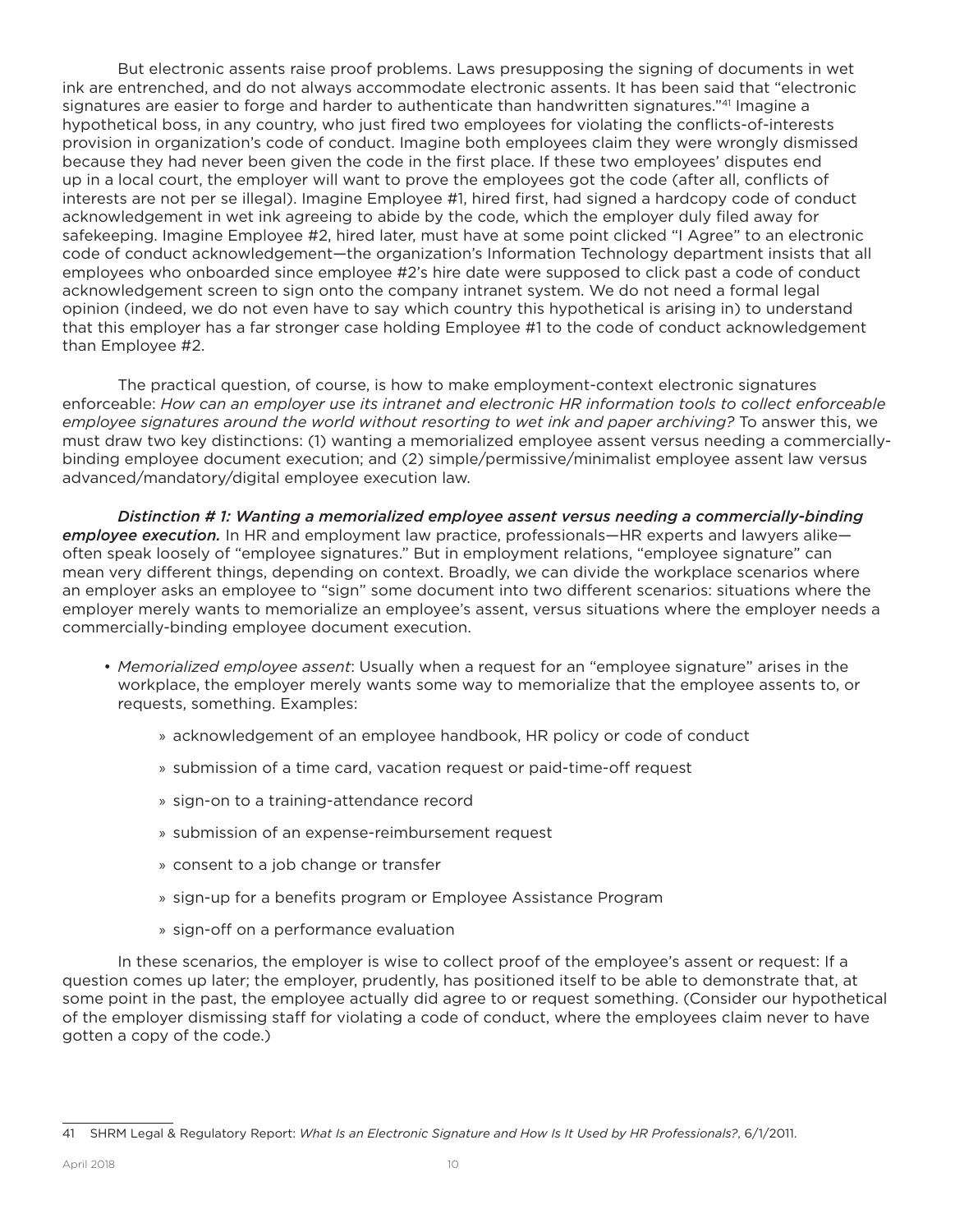- *Commercially-binding employee execution:* Under other scenarios, an employer needs an employee to execute a commercial instrument that, to become enforceable, must bear a wet-ink signature or other legally-recognized mark of execution (the document might even have to be witnessed, notarized or authenticated by a government agent). These workplace instruments are essentially worthless unless and until the employee takes some formal execution step that, under applicable law, makes the document enforceable against the employee. Examples:
	- » records-release authorization to third parties (for a background check)
	- » employment agreement or restrictive covenant including intellectual property assignment
	- » check, loan, note, or other commercial debt instrument (employee owes or reimburses funds to the employer)
	- » payroll-deduction authorization
	- » payroll tax or immigration form filed with the government
	- » employee equity/stock plan or award agreement
	- » severance release

With these instruments, an informal proof of assent tends not to be enough—the employee should formally execute the document in order to bring it into force.

*Distinction # 2: Simple/permissive/minimalist employee assent laws versus advanced/mandatory/ digital employee execution laws.* Across the world, local laws impose varying standards for holding a party to a purportedly-agreed-to document. In fact, a fundamental distinction between common law (Englishderived) systems as contrasted with civil law (Napoleonic code) systems is document execution. This is why notary publics often play a vital role in civil law systems but merely a formalistic role in common law systems.

Going back centuries, legal rules on document execution assumed wet-ink signatures on paper—in terms of legal history, the current era of electronic document execution is new and unsettled. That said, in recent years most countries' legal systems have played catch-up, and now feature specific legal standards for executing documents electronically. These relatively new electronic-document-execution legal standards fall into two tiers: simple/permissive/minimalist employee assent laws, and advanced/mandatory/digital employee execution laws.

- *Simple/permissive/minimalist employee assent laws:* In all legal systems these days, disputes arise over whether someone used a computer, mobile phone or other device to agree to something. Consider, for example, a dispute over whether someone really sent an email with his name at the bottom, or if he really sent a text message, or really clicked "I Agree" on some computer screen, or really submitted some computerized form on the internet, or really used a stylus or finger to e-sign a screen. In some legal systems, when one party unequivocally proves the other party really did send assent by computer, the law treats that now-proved electronic assent as binding. For example, under the California Civil Code, an "electronic signature is attributable to a person if it was the act of the person. The act of the person may be shown in any manner...."<sup>42</sup> When a jurisdiction holds a party to an informal computer assent like this, that law is said to be a "simple," "permissive" or "minimalist" electronic assent. In the employment context, employers generally can rely on simple/permissive/ minimalist electronic assents when they need the *informal memorialized employee assents* that we discussed.
- *Advanced/mandatory/digital employee execution law:* In the centuries before the electronic age, legal doctrines evolved around executing paper documents and negotiable instruments with wetink signatures. In some jurisdictions in some contexts, wet-ink signatures even had to get witnessed or notarized with *someone else's* wet-ink signature. Now in the current electronic era, legal systems have tried to develop "digital fingerprints" and "encrypted digital certificates" as ways for parties to a transaction to "e-sign," substituting a high-tech digital code for a wet-ink signature. Digital signature technologies include, for example:

<sup>42</sup> Cal. Civil Code § 1633.9(a).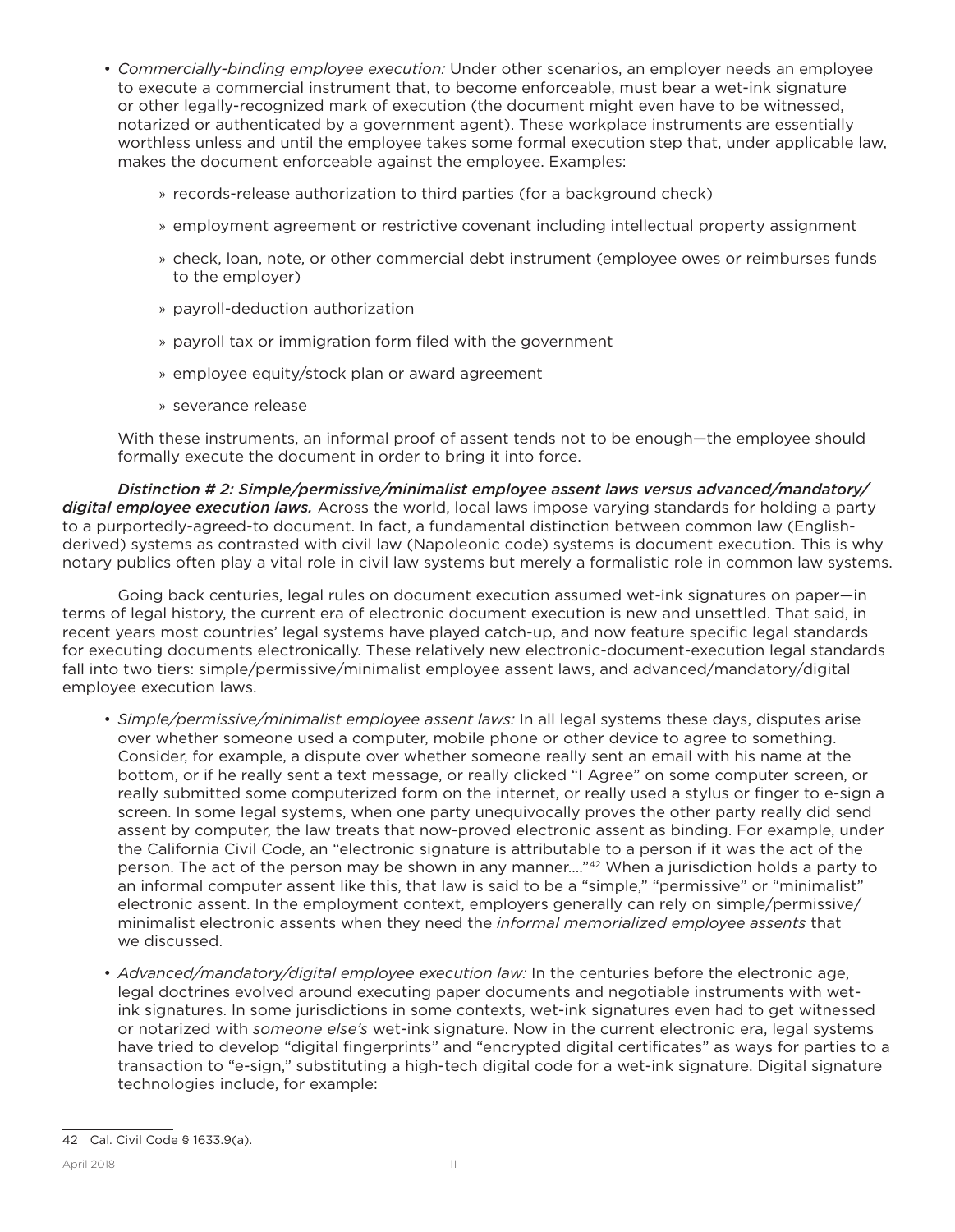- » asymmetric cryptography/private computer keystrokes
- » manual signature-capture devices (tablet/stylus and finger-signature pads)
- » identity verification services, like affixing a unique digital code, and like email validation
- » biometric signatures (fingerprints, retina scans)

An e-signed encrypted digital certificate formally recognized by law is called an "advanced," "mandatory" or "digital" signature. Examples of advanced/mandatory/digital signature legal regimes include:

- » Country laws adopting the UNCITRAL Model Law on Electronic Signatures (for example, Argentina Digital Signature Law 25,506 and Switzerland Federal Law on Electronic Signatures)
- » EU "eIDAS" Regulation No. 910/201443
- » Mexico Law of Advanced Electronic Signature 2012
- » Singapore Electronic Transactions Act 2011
- » South Africa Electronic Communications and Transactions Act 2002 (Act No. 25)
- » The federal U.S. E-SIGN (Electronic Signatures in Global and National Commerce) Act and U.S. state laws under the U.S. Uniform Electronic Transactions Act<sup>44</sup>

In the employment context, ideally employers will use advanced/mandatory/digital signatures when they need the *commercially-binding employee executions* we discussed.

The best way to get enforceable employee assents is to get wet-ink signatures (ideally with a signing witness). The second-most-likely-enforceable approach is to get advanced/mandatory/digital electronic signatures that comply with the local electronic signature authorizing law. The least-likely-enforceable option is to get informal electronic assents.

In deciding whether to use electronic assents for HR documents, take three steps: First, identify which employee-executed documents around the world need a commercially-binding employee execution, which merely need a memorialized employee assent—and which do not need a signature at all. Second, develop company-wide protocols for memorializing informal employee assents—and use them consistently, around the world, for all employee electronic signatures except those that need an advanced/mandatory/ digital signatures. And third, as to employee signatures that must get a commercially-binding employee execution, learn about and use locally-legal advanced/mandatory/digital signatures, or fall back on wet-ink signatures and storing paper. The rest of our discussion addresses these three steps.

1. *Identify which employee-executed documents around the world need a commercially-binding employee execution, which merely need a memorialized employee assent—and which do not need a signature at all.* We discussed that many of an employer's purported needs for employee "electronic signatures" really just call for a simple memorialized employee assent, rather than a formal commercial document execution. Distinguish which workplace "electronic signature" scenarios are which. We mentioned that simple memorialized employee assents are usually appropriate for code-of-conduct acknowledgements, training attendance logs, shift-change notices, expense reimbursement requests, paid-time-off requests, performance evaluations and the like, but there are overtly contractual workplace HR documents that need to get executed formally—for example, employment agreements, invention assignments, equity plan awards, restrictive covenants and severance releases. For those, advanced/mandatory/digital signatures, or wet-ink paper signatures, offer the employer the best proof.

<sup>43</sup> July 2014.

<sup>44</sup> E.g., South Carolina Code Ann. §§ 26-6-10 to 26-6-210.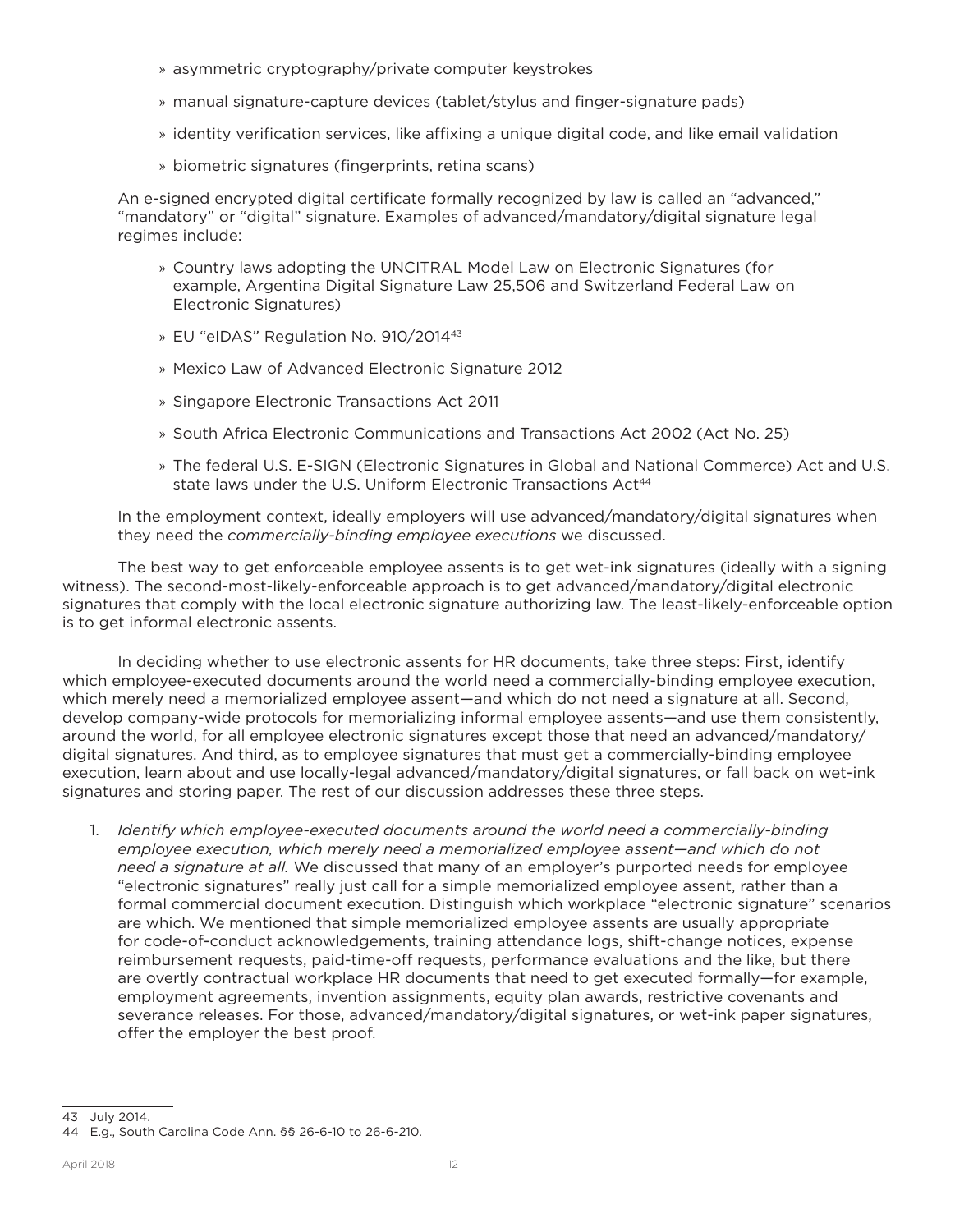Distinguishing which HR documents need which type of execution can mean the difference between winning and losing a dispute. For example, in 2014 the Ontario Superior Court of Justice refused to enforce a would-be employment contract purportedly "executed" by a simple email<sup>45</sup>—the result would have been different if the parties had used a demonstrable advanced/mandatory/digital signatures (or wet-ink) signature. Similarly, in a 2014 California case, the employer lost because it had had its employee put a simple memorialized employee assent on an arbitration agreement.<sup>46</sup> That result, too, would have differed if the employer had used a demonstrable advanced/ mandatory/digital (or wet-ink) signature. In a different 2014 California case, a court upheld without question an employment agreement that an employer and employee had electronically executed using DocuSign.47

In distinguishing which workplace "electronic signature" scenarios are which, remember that outside the United States more documents will need formal, commercially-binding executions. Take onboarding. Under U.S. employment-at-will, employees tend not to enter into written employment contracts, and even "offer letters" do not always bear an employee signature. But law in other jurisdictions affirmatively requires employees execute formal employment contracts. There are written-employment-contract-mandating laws like this, for examples, across the entire European Union (although the EU allows substituting not-executed statements of employment particulars $48$ ) plus in Albania, Bahrain, Chile, China,<sup>49</sup> Costa Rica,<sup>50</sup> Egypt, Ghana, Guatemala, Indonesia, Kenya, Korea, Kosovo, Mexico,<sup>51</sup> Nicaragua, Nigeria, Oman, Qatar,<sup>52</sup> Russia, Tanzania, Uganda, and Vietnam.

2. *Develop company-wide protocols for memorializing informal employee assents—and use them consistently, around the world, for all employee electronic signatures except those that need an advanced/mandatory/digital signature.* Working with the IT department, design an internal system for collecting memorialized employee assents (simple/permissive/minimalist employee assents) around the world. The system needs to enable the employer to prove employees actually assented, even years before.

Road-test the system by playing out scenarios contesting employee assents. What if the employer might someday have to prove that some employee in a far-flung office had, years before, clicked "I Agree" to the code of conduct acknowledgement (if that employee later claims never to have seen the code)? Will the IT team be able to produce actual proof admissible in a local labor court of that employee's assent?<sup>53</sup> Consider, for example, an internal expense-reimbursement system. What if one day a boss catches an employee cheating on an expense reimbursement, but the employee denies having affirmed the fraudulent expense submission and claims it was a mere draft, or was submitted accidentally, or blames his secretary? Will the IT system have the functionality to prove the employee formally submitted that particular reimbursement request?

In designing internal employee assent protocols, be prepared to make trade-offs and to tolerate some risk. Informal workplace electronic employee assents happen constantly every workday, but only a tiny fraction later get challenged and litigated in court.

The "acid test" of any informal employee electronic assent is whether the assent would be admissible, persuasive evidence in a local court. An electronic workplace assent that local courts will not enforce is worthless as soon as some employee denies or challenges it. That said, understanding and accounting for every local court's evidence rules is a huge exercise.

<sup>45</sup> *Free v. Municipality of Magnetawan* , 2014 ONSC 3635 (Sept. 8, 2014)(in this case it was the would-be employee who tried to hold the would-be employer to the alleged email employment contract).

<sup>46</sup> *Ruiz v. Moss Bros. Auto Group*, 232 Cal. App. 4th 836 (Cal. Ct. App. 4th Dist. Div. 2, 2014)(later proceeding, unpublished opinion of Mar. 10, 2017).

<sup>47</sup> *Woods v. Victor Marketing Co.*, U.S. N.D. Cal., case no. C-14-0264 (interim order of 8/28/14), *available at* https://docs.justia.com/ cases/federal/district-courts/california/candce/3:2014cv00264/273671/54.

<sup>48</sup> EU Directive 91/533/EEC.

<sup>49</sup> China Employment Contract Law of 2008, art. 10.

<sup>50</sup> Costa Rica Labor Code as revised by law 9343 effective July 25, 2017, art. 23.

<sup>51</sup> Mexico Labor Code, art. 24.

<sup>52</sup> Qatar Labor Law No. 14 of 2002, art. 38.

<sup>53</sup> For example, *Ruiz v. Moss Bros. Auto Group*, supra, 232 Cal. App. 4th 836 (Cal. Ct. App. 4th Dist. Div. 2, 2014)(later proceeding unpublished opinion of Mar. 10, 2017) is an example of a case in which an employer's IT team could not meet the burden to prove the existence of an employee electronic assent.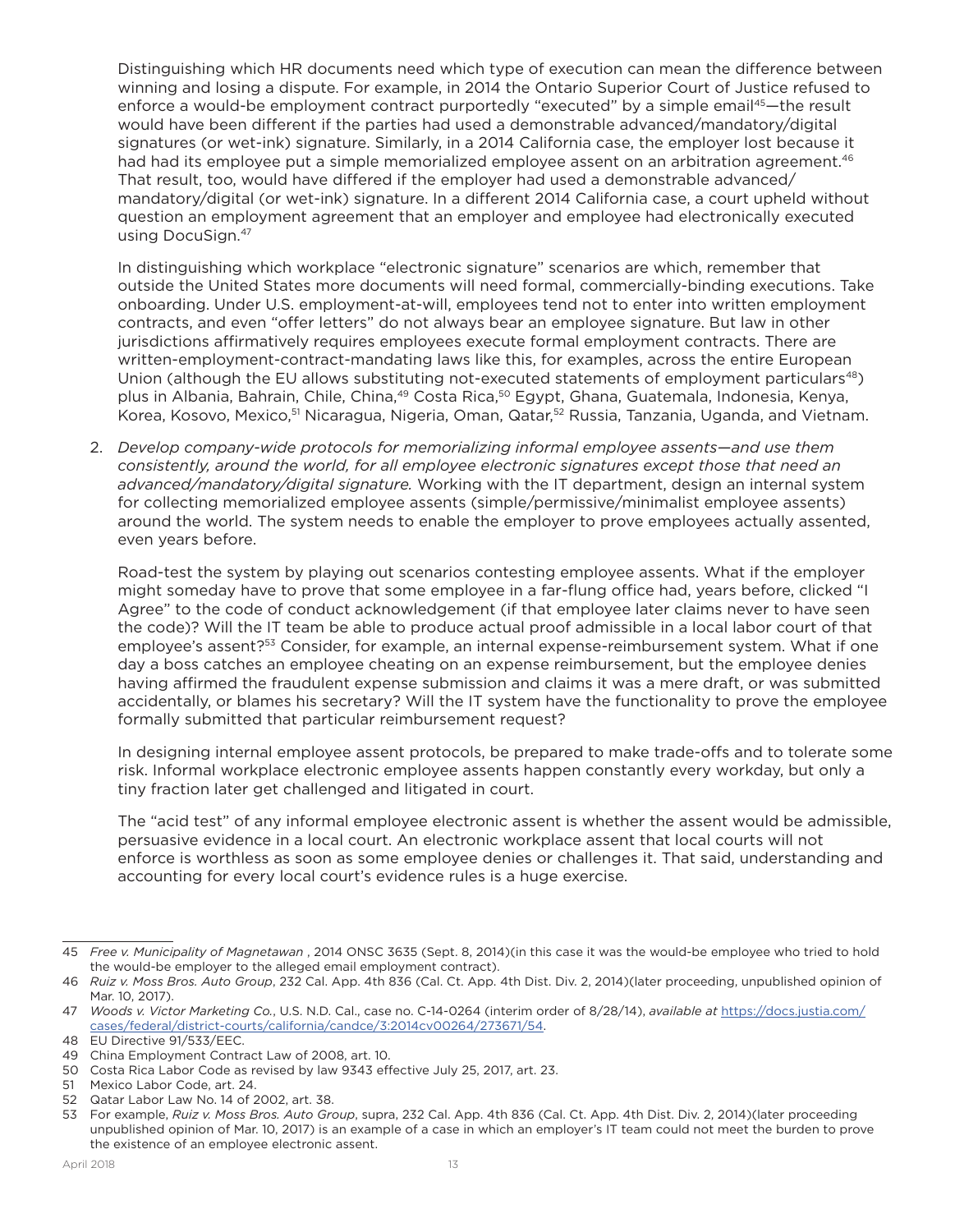3. *As to employee signatures that must get a commercially-binding employee execution, learn about and use locally-legal advanced/mandatory/digital signatures, or fall back on wet-ink signatures and storing paper.* We mentioned the California case where an employer could not meet its burden to prove a simple/permissive/minimalist electronic assent on an arbitration agreement.<sup>54</sup> The employer lost that case because it did not have a demonstrable advanced/mandatory/digital electronic signature. The lesson is that in those situations that call for a demonstrable execution of a commercial-type instrument, either get an advanced/mandatory/digital signature or fall back to a wet-ink signature.

As a practical matter, a wet-ink-signed paper document usually amounts to the best proof of all. But in theory, jurisdictions that recognize advanced/mandatory/digital electronic signatures should enforce them like wet-ink signatures on HR documents, just as those jurisdictions would enforce compliant formal electronic signatures in the commercial and negotiable instrument contexts. Remember that, to be enforceable, an advanced/mandatory/digital signature must meet local legal requirements for document execution. When using a commercial platform like DocuSign, the question is whether the DocuSign functionality meets the local jurisdiction's particular advanced/ mandatory/digital electronic signature requirements.

In some cases an employer might collect wet-ink signatures, but then electronically image them and destroy the originals.<sup>55</sup> When a dispute over a signed document may be headed to court but only a pdf image of the document exists, the best the employer will be able to do is print up the imaged document and produce the print-up. As with electronic assents, the "acid test" of enforceability is the question of admissibility in court and weight of the evidence. This issue will be fairly straightforward in the United States and certain other common law jurisdictions where the so-called "best evidence rule" should admit a printed pdf, if the original was destroyed and the pdf is the best extant evidence. But under the "best evidence rule" (also called the "original writing rule"), where a document was executed in counterparts and the employee's original is available, the employee's version likely controls, absent evidence of tampering or forgery. In any event, the "best evidence rule" is a common law doctrine. Civil law countries more rigorously emphasize document formalities; expect them to be significantly stricter, often requiring original hard copies. Expect civil law courts to hold employers to their burden to authenticate documents claimed to have been duly executed. In these countries, employees are less likely to stipulate to or concede document authenticity.

## **Conclusion**

Electronic information technologies have revolutionized human resources. No multinational employer is looking back and longing for the days of paper personnel recordkeeping and wet-ink employee signatures. But around the world, electronic HR recordkeeping raises significant international legal challenges that fall into two categories. The first category is new laws designed to regulate electronic information systems information security law, data breach notification mandates and data protection/privacy regimes. These new technology laws have been extensively analyzed in recent years in treatises, articles and seminars. The second category of laws that reach electronic HR records, though, is more obscure: Old-school laws that predate and therefore presuppose *paper* HR recordkeeping but that need interpretation in the context of today's electronic HR information systems and technologies. Fortunately, these laws can work even today, in the information age. A proactive multinational can indeed implement viable electronic systems, worldwide, for complying with: (1) "HR-document-generation mandates" and HR government-filing requirements; (2) requirements to retain and destroy HR documents; and (3) employee signature protocols. But a multinational employer needs to design a viable cross-border compliance strategy.

<sup>54</sup> *Ruiz v. Moss Bros. Auto Group*, 232 Cal. App. 4th 836 (Cal. Ct. App. 4th Dist. Div. 2, 2014)(later proceeding unpublished opinion of Mar. 10, 2017).

<sup>55</sup> Obviously an employer that images a wet-ink-signed agreement but retains the paper copy does not raise any electronic-signaturelaw issue. So our question here is imaging *and then destroying* the hard-copy.